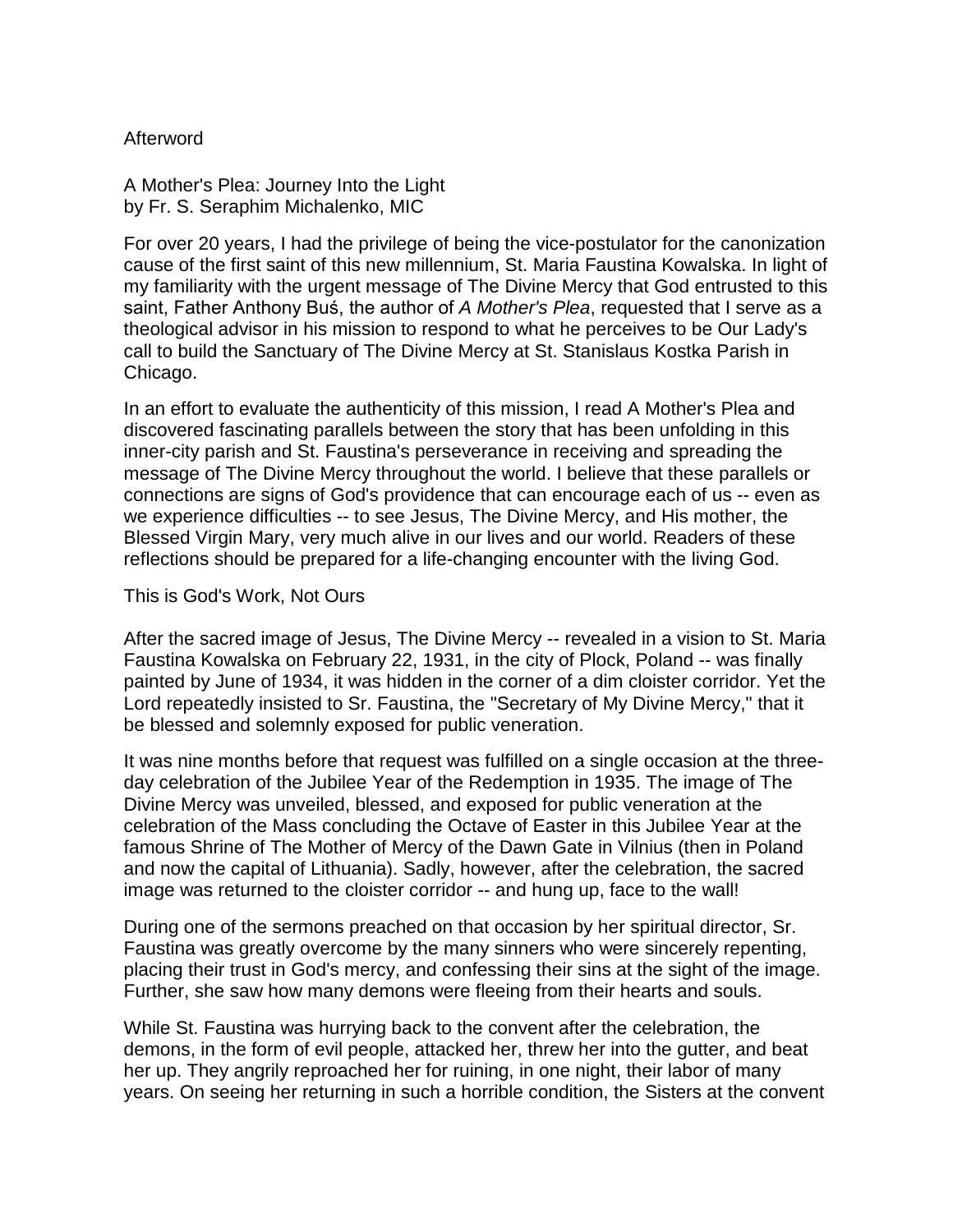pleaded for an explanation. Her response was: "The Lord God is being so greatly offended, and people couldn't care less about His mercy, and so deserve punishment. I am greatly suffering on account of this, and I deeply sympathize with those chosen by God who received revelations."

As I immerse myself in these reflections of an inner-city parish priest, of whom our Blessed Mother is demanding a very similar commitment -- and as I follow, and take part in, his efforts to realize her will -- I, too, greatly sympathize with him. The vicissitudes undergone during the unfolding of God's projects are often challenging. Were we to ask Our Lord and Our Lady (as Sr. Faustina did) why one must go through so many obstacles and put up with so many and such great difficulties in the fulfillment of their requests for the good of souls, most likely we would receive the answer they gave her: That it be evident this is God's work, not ours.

## Fidelity to God's Grace

The second parallel between these two stories became obvious to me as I recalled an important lesson St. Faustina learned well and recorded in her spiritual Diary in this illuminating entry from October, 1936:

The Lord said to me today: Go to the Superior and tell her that I want all the Sisters and wards [the women and girls the Sisters ministered to] to say the chaplet, which I have taught you. They are to say it for nine days in the chapel in order to appease My Father and to entreat God's mercy for Poland.

I answered the Lord that I would tell her, but that I must first speak about this with [the] Father [confessor], and I resolved that as soon as the Father comes I will speak to him at once about this matter. When Father arrived, the circumstances were such that they prevented me from seeing him, but I should not have paid any attention to the circumstances and should have gone and settled the matter. I thought to myself, "Well, I'll do it when he comes again."

Oh, how much that displeased God! In one moment, the presence of God left me, that great presence of God, which is continuously within me in a distinctly felt way. At that moment, however, it completely left me. Darkness dominated my soul to such an extent that I did not know whether I was in the state of grace or not. Therefore, I did not receive Holy Communion for four days, after which I saw [the] Father [confessor] and told him everything. He comforted me, saying, "You have not lost the grace of God, but, all the same, be true to Him."

The moment I left the confessional, God's presence enveloped me as before. I understood that God's grace must be received just as God sends it, in the way He wants, and one must receive it in that form under which God sends it to us.

O my Jesus, I am making at this very moment a firm and eternal resolution, by virtue of Your grace and mercy, of fidelity to the tiniest grace of yours (Diary of St. Faustina, 714-716).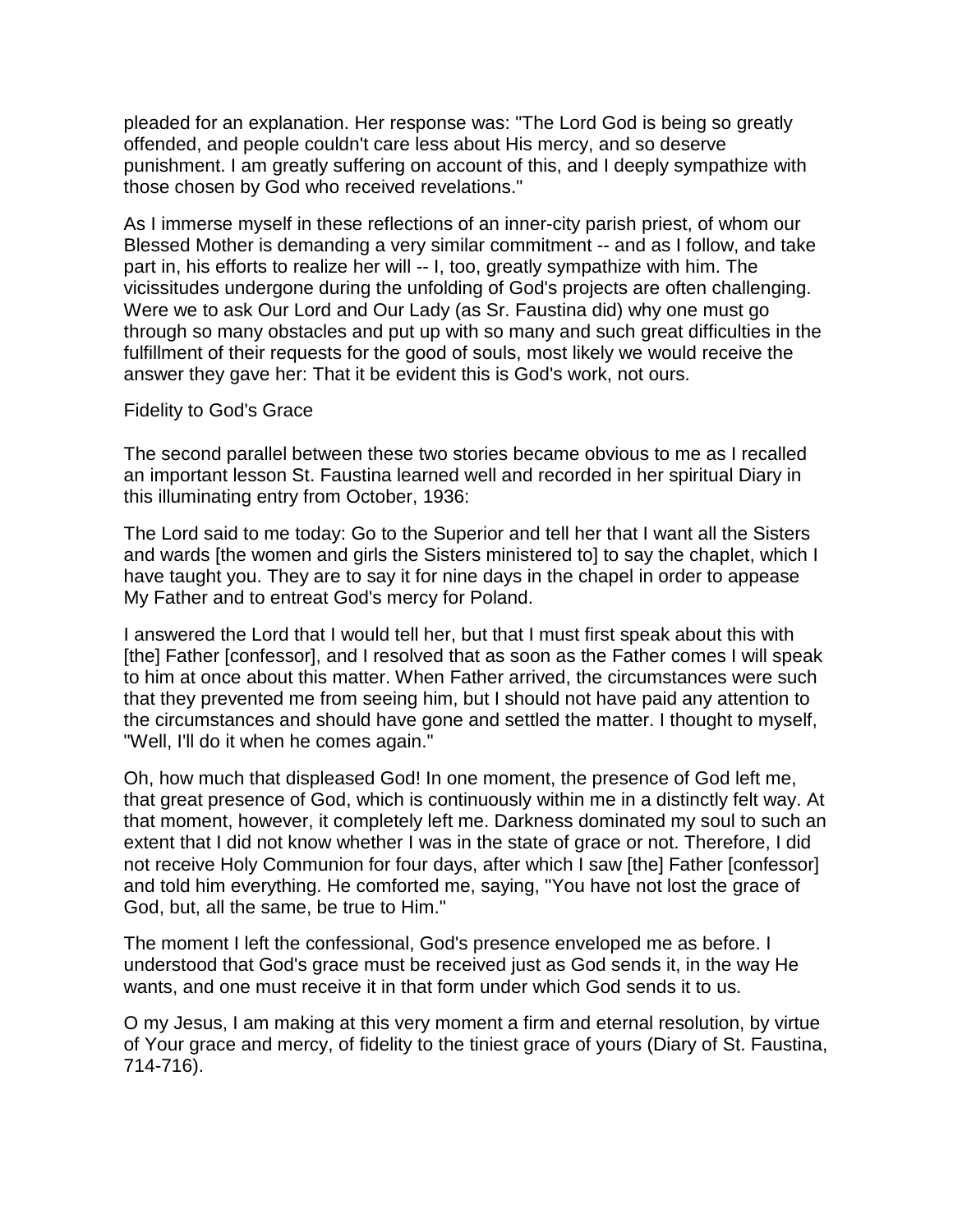I don't know whether Fr. Anthony is aware of these passages from St. Maria Faustina's Diary, but I know that he is not swerving from fidelity to what he is convinced is A Mother's Plea.

## The Light of Faith

Another palpable connection between these stories was the prophetic tone found in both Sr. Faustina's writings and Fr. Anthony's reflections. Both of these writings advise the reader to be attentive to the signs of the times. In Matthew's gospel, Our Lord complains that "You know how to read the face of the sky, but you cannot read the signs of the times" (Mt 16:3). Prompted by this complaint, Our Lord wept over the Great King's city with this lament:

Jerusalem! Jerusalem! Killer of the prophets! Stoner of those who were sent to you! How often I wanted to gather together your children as a hen gathers her brood under her wings -- and you would not! (Lk 13:34).

The role of prophecy in the Church was clearly explained by Joseph Cardinal Ratzinger on the occasion of the presentation to the world of The Third Secret of Fatima:

The Apostle [Paul] says: "Do not quench the Spirit, do not despise prophesying, but test everything, holding fast to what is good" (1 Thess 5: 19-21). In every age the Church has received the charism of prophecy, which must be scrutinized but not scorned. On this point, it should be kept in mind that prophecy in the biblical sense does not mean to predict the future but to explain the will of God for the present, and therefore show the right path to take for the future.

The prophetic word is a warning or a consolation, or both together. In this sense there is a link between the charism of prophecy and the category of "the signs of the times," which Vatican II brought to light anew: "You know how to interpret the appearance of earth and sky; why, then, do you not know how to interpret the present time?" (Lk 12:56). In this saying of Jesus, the "signs of the times" must be understood as Jesus Himself. To interpret the signs of the times in the light of faith means to recognize the presence of Christ in every age. In the private revelations approved by the Church this is the point: they help us to understand the signs of the times and to respond to them rightly in faith (The Message of Fatima, Theological Commentary, Public Revelation and Private Revelations -- Their Theological Status; Vatican City, Libreria Editrice Vaticana, © 2000, p. 36).

*A Mother's Plea*, as with St. Maria Faustina Kowalska's revelations of The Divine Mercy, must also be understood as "the signs of the times" for this Third Millennium. In his homily on the occasion of St. Faustina's canonization the Holy Father, John Paul II, declared:

Sister Faustina's canonization has a particular eloquence: By this act I intend today to pass this message on to the new millennium. I pass it on to all people, so that they will learn to know ever better the true face of God and the true face of their brethren.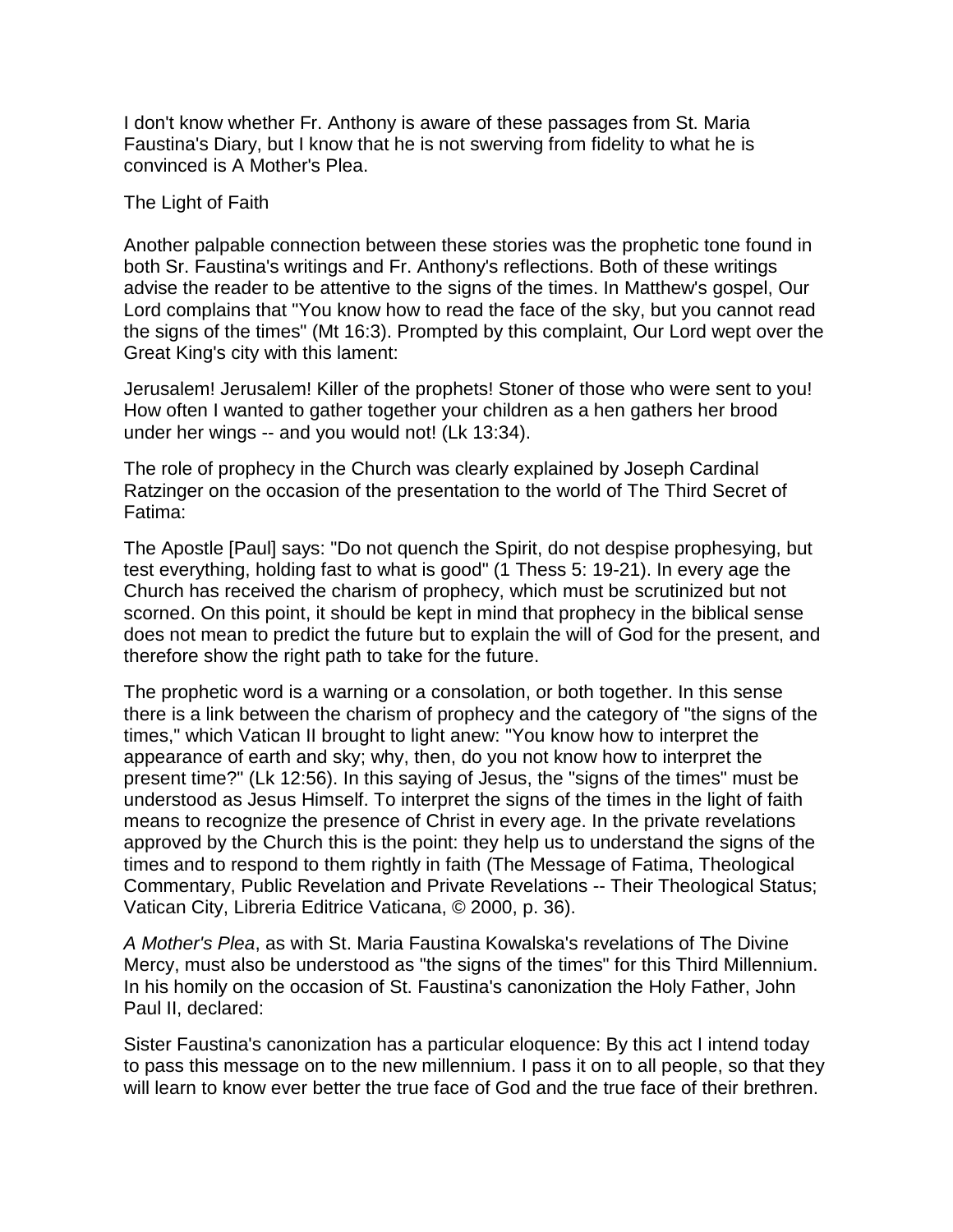Saint Faustina's private revelations about Jesus, The Divine Mercy, are, therefore, a prophetic message to the Church and the world for our times. The canonization of the bearer of that message is the Church's stamp of approval as to their divinely supernatural origin and authenticity. The Pope's following declaration on that occasion, I believe, is its highest endorsement:

Today my joy is truly great in presenting the life and witness of Sr. Faustina Kowalska to the whole Church as a gift of God for our time. By Divine Providence, the life of this humble daughter of Poland was completely linked with the history of the 20th century, the century we have just left behind. In fact, it was between the First and Second World Wars that Christ entrusted His message of mercy to her. Those who remember, who were witnesses and participants in the events of those years and the horrible sufferings they caused for millions of people, know well how necessary was the message of mercy.

Jesus told Sr. Faustina: "Humanity will not find peace until it turns trustfully to Divine Mercy" (Diary, 300). Through the work of the Polish religious, this message has become linked forever to the 20th century, the last of the second millennium and the bridge to the third. It is not a new message but can be considered a gift of special enlightenment that helps us to relive the Gospel of Easter more intensely, to offer it as a ray of light to the men and women of our time.

What will the years ahead bring us? What will man's future on earth be like? We are not given to know. However, it is certain that in addition to new progress there will unfortunately be no lack of painful experiences. But the light of Divine Mercy, which the Lord in a way wished to return to the world through Sr. Faustina's charism, will illumine the way for the men and women of the third millennium.

The Spark of The Divine Mercy

Through the life of St. Faustina, the light of Divine Mercy has been slowly spreading throughout the world to give hope to humanity in our time. At the consecration of The Divine Mercy Basilica near the resting place of St. Faustina's mortal remains in Poland, the Holy Father, referring to a statement made by Our Lord as recorded in St. Faustina's Diary, boldly asserted:

Today, therefore, in this Shrine, I wish solemnly to entrust the world to Divine Mercy. I do so with the burning desire that the message of God's merciful love, proclaimed here through Saint Faustina, may be made known to all the peoples of the earth and fill their hearts with hope. May this message radiate from this place to our beloved homeland and throughout the world. May the binding promise of the Lord Jesus be fulfilled: From here there must go forth "the spark which will prepare the world for His final coming" (cf. Diary, 1732).

This spark needs to be lighted by the grace of God. This fire of mercy needs to be passed on to the world. In the mercy of God the world will find peace and mankind will find happiness! I entrust this task to you, dear Brothers and Sisters, to the Church in Kraków and Poland, and to all the votaries of Divine Mercy who will come here